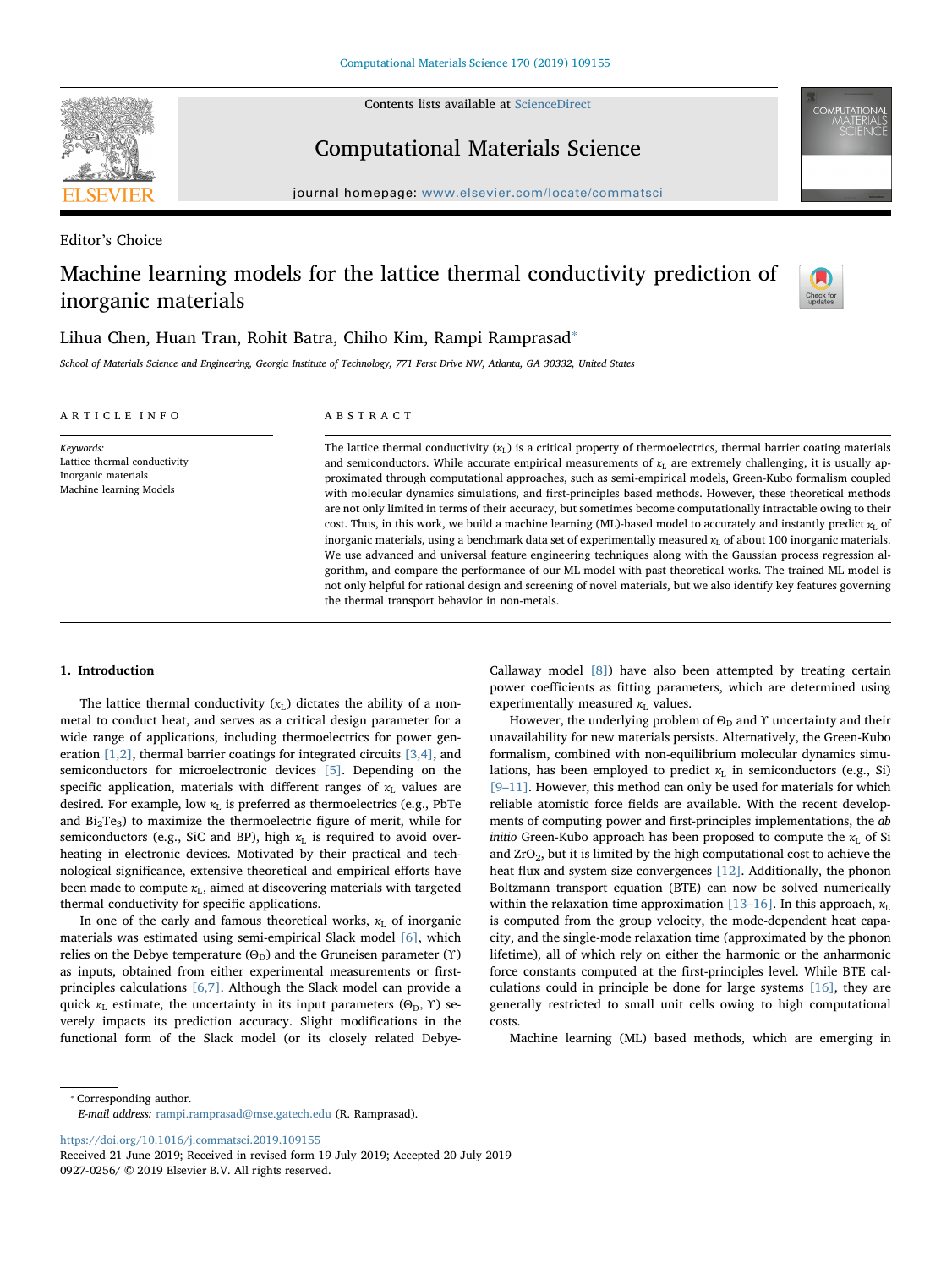<span id="page-1-0"></span>

Fig. 1. Schematic of the workflow adopted to build data-driven models of *κ*L.

Materials Science and Engineering [\[17](#page-4-9)–22] provide yet another approach to build surrogate models to rapidly predict the thermal conductivity of materials. Seko et al. developed ML models based on *κ*<sub>L</sub> computed for 110 materials (by solving the phonon Boltzmann transport equation as mentioned above) and a set of descriptors characterizing elemental and structural properties [\[13,23\].](#page-4-7) The main concern with such ML model is the discrepancy between the DFT computed training data and the actual experimental values (especially for solids with very high *κ*<sub>L</sub>) which directly impacts the accuracy of these models. Furthermore, the identification of key features in determining the  $\kappa$ <sub>L</sub> is far from trivial.

To fill the above-mentioned gaps, we have built an ML model for  $κ$ <sub>L</sub>, starting from a benchmark empirical data set of 100 inorganic compounds. The scheme adopted in this work is illustrated in [Fig. 1.](#page-1-0) First, the recently released Matminer package [\[24\]](#page-4-10) was used to generate a comprehensive list of 63 features to numerically represent the materials. This step was followed by the recursive feature elimination algorithm, down selecting the relevant features. The Gaussian process regression (GPR) algorithm, with 5-fold cross-validation (CV), was then utilized to build predictive models. The performance of the *κ*<sub>L</sub> models was compared with past studies and validated by 5 unseen materials. The developed ML model, which is trained on the  $\kappa_L$  dataset spanning across 3 orders of magnitude, can be used to instantly predict *κ*<sub>L</sub> of new inorganic materials while the associated GPR uncertainty could indicate whether the new materials are within the training domain or not. It is hoped that the model developed in this work can be used to screen new inorganic materials with targeted  $\kappa$ <sub>L</sub>, and it can be systematically improved when new materials are identified and added to the initial dataset.

## 2. Technical details

#### 2.1. Data set

[Fig. 2](#page-1-1) and [Table 1](#page-1-2) summarize the dataset of empirically measured *κ*<sup>L</sup> values (at room temperature) for 100 single crystal inorganic materials collected from the literature [\[7,6,18,25](#page-4-11)–54], including 81 binary and 19 ternary compounds. *κ*<sub>L</sub> of single-element materials are excluded since thermal conductivity of individual elements within a compound were used as features. The dataset is significantly diverse in chemical compositions (35 cations and 22 anions), crystal structures (with space group 225, 216, 122, 186, etc.), and the range of *κ*L, which spans over 3 orders of magnitude (0.4–760Wm<sup>-1</sup>K<sup>-1</sup>). The entire *κ*<sub>L</sub> data set—along with the bulk modulus feature values—is provided in Table S1 of the Supporting Information (SI).

Given the wide range of *κ*<sub>L</sub>, our learning problem was framed in the logarithmic scale, i.e.,  $log(\kappa_L)$  was set as the target property, to allow better generalization of the ML models across the entire range. Furthermore, 95 out of 100 cases were used to train (with CV) the ML models, while the remaining 5 data points were held-out separately (completely unseen to the entire training process) to further validate the performance of the learned  $\kappa$ <sub>L</sub> model. For cases where multiple  $\kappa$ <sub>L</sub> values were reported in the literature, their average was used to train the ML model.

<span id="page-1-1"></span>

Fig. 2. Experimentally measured  $\kappa_L$  for 100 inorganic compounds with respect to their space group number. For space group 225 and 216, only a few representative cases are labeled.

#### <span id="page-1-2"></span>Table 1

Different properties of the  $\kappa_L$  data set utilized in this work, including the class of materials, their chemical composition and space group, and the range of  $\kappa_L$ values.

| Classification Area | Category       | Examples                                               | Count |
|---------------------|----------------|--------------------------------------------------------|-------|
| Compounds           | Binary         | AgBr, $SiO2$ , $Al2O3$ ,                               | 81    |
|                     | Ternary        | $AgGaS2$ , HfCoSb,                                     | 19    |
| Chemical            | Cations        | Na, K, Li, Be, Mg, Al,                                 | 35    |
| composition         | Anions         | F, Cl, Br, I, O, S, Se,                                | 22    |
| Space group         | 225            | CuCl, SnTe, NaCl,                                      | 39    |
|                     | 216            | InSb, AlAs, SiC,                                       | 26    |
|                     | 122, 166, etc. | CdGeP <sub>2</sub> , Bi <sub>2</sub> Se <sub>3</sub> , | 35    |
| Expt. $\kappa_L$    | $0.4 - 10$     | $Sb_2O_3$ , AgCl, Mg <sub>2</sub> Sn,                  | 53    |
| $(Wm^{-1}K^{-1})$   | $10 - 100$     | CoO, ZnS, CdGeAs <sub>2</sub> ,                        | 40    |
| at room temperature | $100 - 760$    | GaN, BN, BeO,                                          | 7     |

#### 2.2. Feature set and dimensionality reduction

To build accurate and reliable ML models, it is important to include relevant features that collectively capture the trends in the  $\kappa_L$  values across the different materials. The features should not only uniquely represent each material, but also be readily available to allow instant predictions for new cases. In this regard, Matminer is a good resource to easily and quickly generate features, applicable specifically to the field of materials science [\[24\].](#page-4-10) In total, 61 features, belonging to three distinct categories, i.e., elemental, structural and pertaining to valence electrons, were obtained using the Matminer package [\[24\]](#page-4-10) by providing the chemical formula and the atomic configuration of all compounds. A total of 18 elemental properties were derived, including atomic radius, atomic mass, atom number, periodic table group and row, block, Mendeleev number, covalent radius, volume per atom from ground state, molar volume, coordination number (cn), Pauling electronegativity, first ionization energy, melting point, boiling point, thermal conductivity, average bond length and angle of a specific site with all its nearest neighbors. Since our dataset consists of binaries and ternaries, each of these elemental feature values was obtained by taking the minimum, maximum, and weighted average over the constituting chemical species, resulting in a total of 54 elemental features. For the structural features, volume per atom, packing fraction and density were considered. These quantities were computed for the crystal structure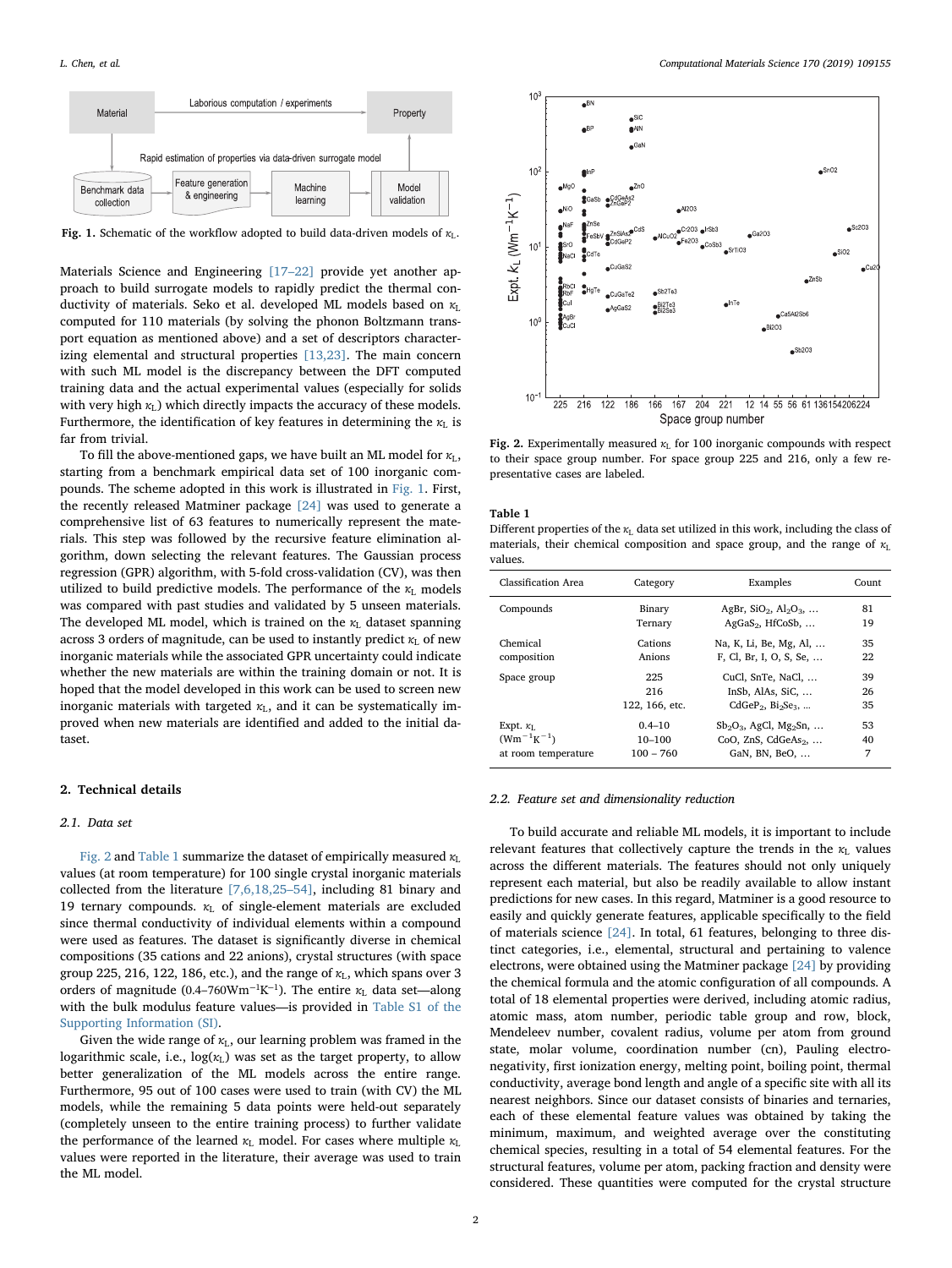obtained from the Materials Project database [\[55\]](#page-5-0). Moreover, 4 features that capture the average number of valence electrons in the *s*, *p*, *d*, and f shells of the constituting elements were also included. Finally, two additional features, DFT computed bulk modulus and the space group number, were also incorporated, resulting in a 63-dimensional feature vector. The values for bulk modulus of all compounds were obtained from the Material Project database [\[55\].](#page-5-0) As per standard ML practices, all features were scaled from 0 to 1 during model training.

To retain only the relevant features, recursive feature elimination (RFE) using linear support vector regression algorithm (with 5-fold CV) was performed on the initial 63-dimensional feature vector and the dataset of 95 training points. RFE eliminates the irrelevant features by recursively ranking feature importance and pruning the least important ones. In our case, it reduced the dimensionality from 63 to 29 (see Table S2 of the SI). We also used random forest algorithm for feature dimensionality reduction. In particular, we trained the data set of 95 points using 100 trees, and used the feature importance/weight to determine the relevance of the features. As discussed in Section 2 of the SI, nearly 40 features were identified to be important using the random forest method, most of which were found to be consistent to those retained from the RFE scheme discussed earlier. This provides more confidence to the RFE based dimensionality reduction step performed in this work. Overall, the 29-dimensional feature vector obtained after RFE resulted in more accurate models than the original 63-dimensional feature, as will be discussed in detail next, while a detailed comparison of the RFE and random forest methods is provided in SI.

## 2.3. Gaussian process regression

The Gaussian process regression (GPR) with the radial basis function (RBF) kernel was utilized to train the ML models. In this case, the co-variance function between two materials with features *x* and *x*′ is given by

$$
k(\mathbf{x}, \mathbf{x}') = \sigma_f \exp\left(-\frac{1}{2\sigma_l^2}||\mathbf{x} - \mathbf{x}'||^2\right) + \sigma_n^2.
$$
 (1)

Here, three hyper parameters  $\sigma_f$ ,  $\sigma_l$  and  $\sigma_n$  signify the variance, the length-scale parameter and the expected noise in the data, respectively. These hyper parameters were determined during the training of the models by maximizing the log-likelihood estimate. Further, 5-fold CV was adopted to avoid overfitting. Two error metrics, namely, the root mean square error (RMSE) and the coefficient of determination  $(R^2)$ , were used to evaluate the performance of the ML models. To estimate the prediction errors on unseen data, learning curves were generated by varying the size of the training and the test sets. We note that the test sets were obtained by excluding the training points from the data set of 95 points. The left-out set of 5 points was completely separated from the learning process, and was used for just evaluation purposes on a few "extrapolative" material cases. Additionally, for each case, statistically meaningful results were obtained by averaging RMSE results over 100 runs with random training and test splits.

## 3. Results and discussion

It is worth analyzing the correlation between these 29 features and the empirically measured  $\kappa$ <sub>L</sub> to see how much trend is captured by these elemental, structural and chemical attributes. While in [Fig. 3](#page-3-0) we plot the  $log( $\kappa$ )$  vs four important features, the corresponding plots for the remaining cases are provided in Fig. S3 of SI. A strong positive correlation between  $log( $\kappa$ <sub>L</sub>)$  and bulk modulus, and a strong inverse relation between  $log( $\kappa_L$ )$  and the mean average bond length are evident from the figure. While density alone does not show a strong correlation with  $log(*κ*<sub>L</sub>)$ , the combined feature  $\sqrt{\text{bulkmodulus/density}}$  does indeed show a very strong linear relation. This is in-line with the physical understanding that group velocity, which is an integral part of the semi-

empirical models discussed earlier, is related to the lattice anharmonic force constants, and can be approximated as  $\sqrt{\text{bulkmodulus/density}}$ . Thus, bulk modulus can be considered to play a critical role in influencing the *κ*<sub>L</sub> of different inorganic non-metals. Similarly, the inverse relationship between  $log(x_L)$  and the mean average bond length is also physically meaningful as when the bonds are shorter, the bond-strength anharmonicity are stronger, and the resulting  $\kappa_L$  is larger. For the case of mean atomic mass (a common feature used in the past ML model works), a slightly dispersed relationship is observed, indicating that it may be less important in governing  $\kappa_L$ , as was the case with the rest of the 25 features illustrated in Fig. S3 of the SI.

Next, the performance of the ML models can be evaluated from the learning curves presented in [Fig. 4\(](#page-3-1)a), wherein average RMSE on the training and the test sets as a function of training set size are included. The error bars denote the 1*σ* deviation in the reported RMSE values over 100 runs. Results using both the initial set of 63 features (GPR), and those for the reduced 29 features (GPR-RFE) are included. Clearly, the RFE dimensionality reduction step leads to improved model performance with lower test errors, which signify better generalization of these models for unseen data. As expected, the test RMSE of both the GPR and the GPR-RFE models decreases with increase in training set size, reaching a convergence of 0.28 in test error and of 0.18 in train error for GPR-RFE models when the training set is about 80 % of the data (i.e. 76 points). [Fig. 4](#page-3-1)(b) and (c) show the performance of GPR-RFE models via the example parity plots (i.e., ML predicted vs experimental  $log(*κ*<sub>L</sub>)$ ), using 76 and 95 train points, respectively. The error bars in these cases represent the GPR uncertainty. Pretty high *R*<sup>2</sup> coefficient ( $\geq$  0.93) on the test set in both these cases suggest a good  $\kappa_L$  model has indeed been developed.

We compared the performance of our ML model with other semiempirical models by computing the average factor difference (AFD) [\[8\]](#page-4-4), using the definition  $AFD = 10^a$ , where  $a =$  $\frac{1}{N}\sum_{i=1}^{N}$   $\log(\kappa_L)^{\exp t}$  –  $\log(\kappa_L)^{\text{model}}$ , with N being the number of data points. As shown in [Table 2,](#page-4-12) the computed AFD of GPR-RFE models using the entire set of 95 points is  $1.36 \pm 0.03$ , which is comparable to the reported values of 1.38 and 1.46, respectively, obtained using the Slack [\[56\]](#page-5-1) and Debye-Callaway [\[8\]](#page-4-4) models. More importantly, the latter two ML models rely on the experimental/computed features that are much more difficult to obtain owing to their dependence on the use of the Slack or Debye-Callaway models. The ML model presented here uses easily and rapidly accessible chemical and structural features derived directly from the identity of the material, making it more inexpensive and flexible. In addition, the predicted GPR uncertainty can be used to guide the next experiments via active learning [\[57\].](#page-5-2) Further, we note that the possibility of further diversifying our ML model with data from first-principles or semi-empirical methods using multi-fidelity fusion approaches also exists [\[58,59\].](#page-5-3)

In order to further validate the generality and the accuracy of our ML models, we used the GPR-RFE models trained on the entire set of 95 points (see [Fig. 4\(](#page-3-1)a)) to predict the log( $κ$ <sup>L</sup>) of 5 unseen inorganic solids with various space group numbers present in the hold-out set. These include  $Sc_2O_3$  (206),  $Ga_2O_3$  (12), MnO (225), AlCuO<sub>2</sub>(166), and  $Ca<sub>5</sub>Al<sub>2</sub>Sb<sub>6</sub>$  (55), where the number within brackets is the space group number. [Fig. 4](#page-3-1)(c) shows the comparison between the predicted and the experimental  $log( $\kappa_L$ )$ , with error bars capturing the GPR uncertainty. A good performance for these 5 unseen data points is clearly evident. The high GPR uncertainty in the case of  $Ca<sub>5</sub>Al<sub>2</sub>Sb<sub>6</sub>$  correctly signals its space group number differences from that of the majority training data, and the application of the ML model in the "extrapolative" regime. Overall, the results presented here strongly advocate the good performance of the GPR-RFE models developed, which can be used to provide an inexpensive and accurate *κ*<sub>L</sub> prediction for other inorganic materials, especially for materials with rock-salt or zincblende structures.

Additionally, it is noteworthy that the space group number is one of the important features in our ML model, although it has little physical meaning beyond allowing the model to distinguish between different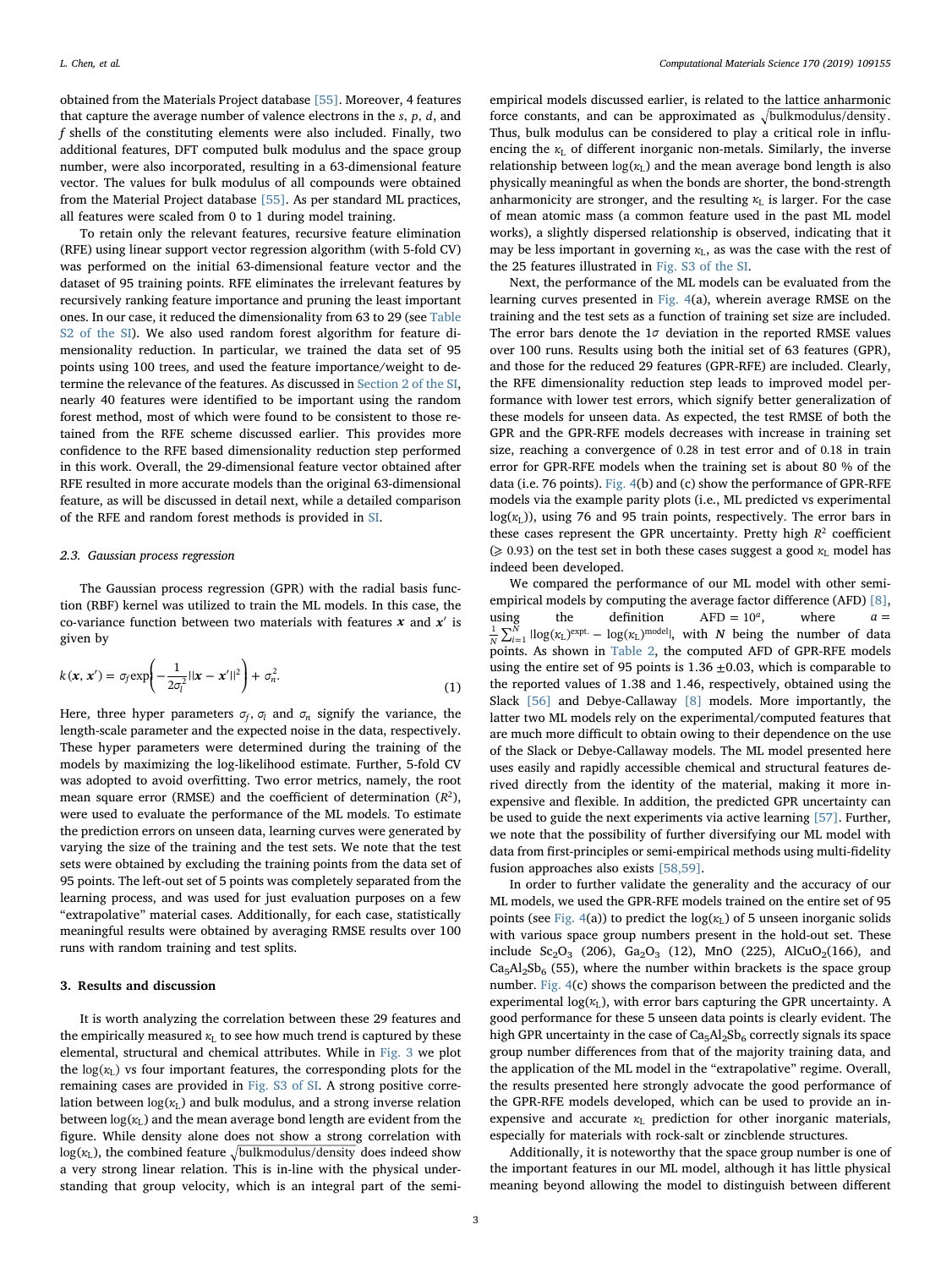<span id="page-3-0"></span>

Fig. 3. The correlation between experimental  $\kappa_1$  and four representative features employed in this study.  $\sqrt{\frac{bulk \text{ modulus}}{\text{ modulus}}}$  is derived from bulk modulus and density features.

<span id="page-3-1"></span>

Fig. 4. (a) Prediction accuracy for GPR and GPR-RFE models trained using different train set sizes, averaged over 100 runs. The corresponding test sets in (a) is the difference between total data and train sets. (b) illustrates example parity plot obtained from the GPR-RFE model (29 features) with train and test set of 76 and 19 points, respectively. Parity plots obtained from the GPR-RFE model with 95 train points and 5 unseen test points including, Sc<sub>2</sub>O<sub>3</sub>, Ga<sub>2</sub>O<sub>3</sub>, MnO, AlCuO<sub>2</sub>, and  $Ca<sub>5</sub>A<sub>2</sub>Sh<sub>6</sub>$ , using (c) 29 features and (d) 28 features, eliminating the space group number feature from the 29 features.

structure types. If we intentionally eliminated it from the 29 features, the test RMSE of 5 unseen materials increases from 0.12 to 0.39, as shown in [Fig. 4\(](#page-3-1)d). This issue is due to the limitation of our present dataset, most of which belong to space groups 225 and 216. As a result, the space group number is required to distinguish materials in terms of their structures in the ML model. However, this problem can be solved when more data with more diverse space groups are included in the training dataset. Furthermore, our present ML model is more suitable for defect-free inorganic materials. There are some accuracy limitations of our model to predict *κ*<sub>L</sub> of materials with defects, allotropic materials and intermetallic compounds. However, the predictive ML model can be more easily improved by actively learning on more diverse training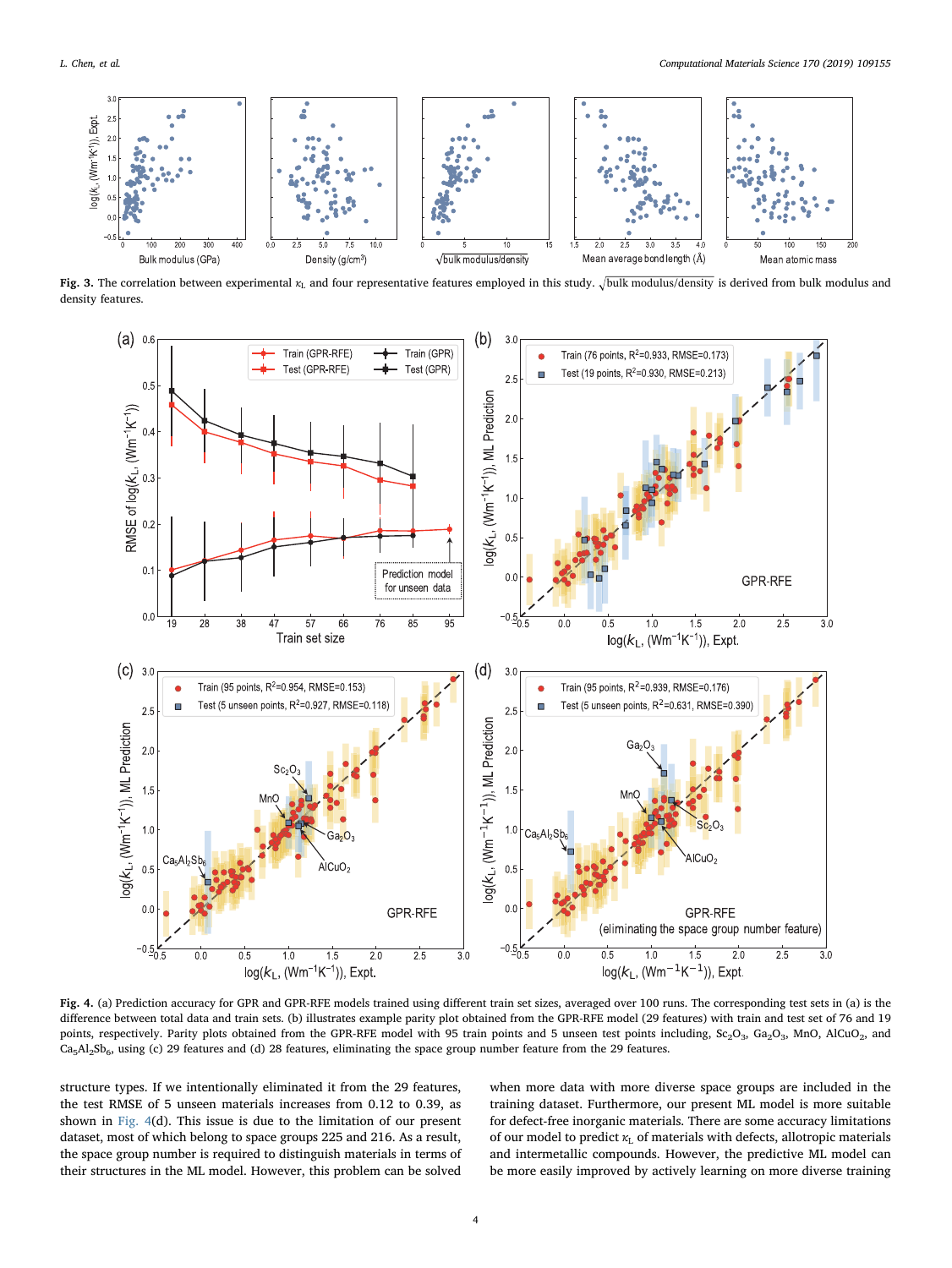#### <span id="page-4-12"></span>Table 2

Comparison of this work and other semi-empirical models. 1.38 and 1.46 are reported values from Slack [\[56\]](#page-5-1) and Debye-Callaway [\[8\]](#page-4-4) models, respectively.

|                   | This work       | Slack         | Debye-Callaway |
|-------------------|-----------------|---------------|----------------|
| Data set          | 95              | 93            | 55             |
| Cross validation  | 5-fold          | leave-one-out | 4-fold         |
| Regression method | <b>GPR-RFE</b>  | Kernel ridge  | -              |
| AFD of $\kappa_L$ | $1.36 \pm 0.03$ | 1.38          | 1.46           |

(even temperature-dependent) data sets compared with previous semiempirical models, due to the easily accessible features.

#### 4. Conclusion

In conclusion, we have developed a simple and general ML model to predict  $\kappa$ <sub>L</sub> of inorganic solid materials. This model is faster, and at par or more accurate than traditional physics-based computational methods. This work involves curating a benchmark dataset of experimental values of *κ*<sub>L</sub> of 100 inorganic compounds, generating and optimizing a comprehensive set of features (using the Matminer package), and training the Gaussian Process Regression model on the data prepared. The accuracy of the developed ML models was found to be comparable to past semi-empirical models. Additionally, key features in determining *κ*<sub>L</sub> were identified. Overall, this present work would be useful for rational design and screening of new materials with desired *κ*<sup>L</sup> for specific applications, and fundamentally understanding the heat transport in inorganic solid materials.

## Data Availability

The entire experimental *κ*<sub>L</sub> data set and DFT computed bulk modulus are available in Table S1 of the Supporting Information.

## CRediT authorship contribution statement

Lihua Chen: Conceptualization, Data curation, Formal analysis, Writing - original draft, Writing - review & editing. Huan Tran: Conceptualization, Data curation, Formal analysis, Writing - original draft, Writing - review & editing. Rohit Batra: Conceptualization, Data curation, Formal analysis, Writing - original draft, Writing - review & editing. Chiho Kim: Conceptualization, Data curation, Formal analysis, Writing - original draft, Writing - review & editing. Rampi Ramprasad: Supervision, Writing - original draft, Writing - review & editing.

## Declaration of Competing Interest

The authors declare no competing financial interest.

#### Acknowledgments

This work is supported by the Office of Naval Research through N0014-17-1-2656, a Multi-University Research Initiative (MURI) grant.

#### Appendix A. Supplementary data

Supplementary data associated with this article can be found, in the online version, at[https://doi.org/10.1016/j.commatsci.2019.109155.](https://doi.org/10.1016/j.commatsci.2019.109155)

#### References

- <span id="page-4-0"></span>[1] [C. Gayner, K.K. Kar, Recent advances in thermoelectric materials, Prog. Mater Sci.](http://refhub.elsevier.com/S0927-0256(19)30454-9/h0005) [83 \(2016\) 330](http://refhub.elsevier.com/S0927-0256(19)30454-9/h0005)–382.
- [2] [X. Zhang, L.-D. Zhao, Thermoelectric materials: energy conversion between heat](http://refhub.elsevier.com/S0927-0256(19)30454-9/h0010) [and electricity, J. Materiomics 1 \(2\) \(2015\) 92](http://refhub.elsevier.com/S0927-0256(19)30454-9/h0010)–105.
- <span id="page-4-1"></span>[3] [X. Cao, R. Vassen, D. Stoever, Ceramic materials for thermal barrier coatings, J. Eur.](http://refhub.elsevier.com/S0927-0256(19)30454-9/h0015) [Ceram. Soc. 24 \(1\) \(2004\) 1](http://refhub.elsevier.com/S0927-0256(19)30454-9/h0015)–10.
- [4] [R. Darolia, Thermal barrier coatings technology: critical review, progress update,](http://refhub.elsevier.com/S0927-0256(19)30454-9/h0020)
- <span id="page-4-2"></span>[remaining challenges and prospects, Int. Mater. Rev. 58 \(6\) \(2013\) 315](http://refhub.elsevier.com/S0927-0256(19)30454-9/h0020)–348. [5] [G. Nolas, H. Goldsmid, Thermal conductivity of semiconductors, Thermal](http://refhub.elsevier.com/S0927-0256(19)30454-9/h0025)
- <span id="page-4-3"></span>[Conductivity, Springer, 2004, pp. 105](http://refhub.elsevier.com/S0927-0256(19)30454-9/h0025)–121. [6] [D.T. Morelli, G.A. Slack, High lattice thermal conductivity solids, High Thermal](http://refhub.elsevier.com/S0927-0256(19)30454-9/h0030) [Conductivity Materials, Springer, 2006, pp. 37](http://refhub.elsevier.com/S0927-0256(19)30454-9/h0030)–68.
- <span id="page-4-11"></span>[7] [C. Toher, J.J. Plata, O. Levy, M. de Jong, M. Asta, M.B. Nardelli, S. Curtarolo, High](http://refhub.elsevier.com/S0927-0256(19)30454-9/h0035)[throughput computational screening of thermal conductivity, debye temperature,](http://refhub.elsevier.com/S0927-0256(19)30454-9/h0035) [and grüneisen parameter using a quasiharmonic debye model, Phys. Rev. B 90 \(17\)](http://refhub.elsevier.com/S0927-0256(19)30454-9/h0035) [\(2014\) 174107.](http://refhub.elsevier.com/S0927-0256(19)30454-9/h0035)
- <span id="page-4-4"></span>[8] [S.A. Miller, P. Gorai, B.R. Ortiz, A. Goyal, D. Gao, S.A. Barnett, T.O. Mason,](http://refhub.elsevier.com/S0927-0256(19)30454-9/h0040) [G.J. Snyder, Q. Lv, V. Stevanovic, Capturing anharmonicity in a lattice thermal](http://refhub.elsevier.com/S0927-0256(19)30454-9/h0040) [conductivity model for high-throughput predictions, Chem. Mater. 29 \(6\) \(2017\)](http://refhub.elsevier.com/S0927-0256(19)30454-9/h0040) 2494–[2501.](http://refhub.elsevier.com/S0927-0256(19)30454-9/h0040)
- <span id="page-4-5"></span>[9] [S.G. Volz, G. Chen, Molecular-dynamics simulation of thermal conductivity of si](http://refhub.elsevier.com/S0927-0256(19)30454-9/h0045)[licon crystals, Phys. Rev. B 61 \(2000\) 2651](http://refhub.elsevier.com/S0927-0256(19)30454-9/h0045)–2656.
- [10] [D.P. Sellan, E.S. Landry, J.E. Turney, A.J.H. McGaughey, C.H. Amon, Size e](http://refhub.elsevier.com/S0927-0256(19)30454-9/h0050)ffects in [molecular dynamics thermal conductivity predictions, Phys. Rev. B 81 \(2010\)](http://refhub.elsevier.com/S0927-0256(19)30454-9/h0050) [214305.](http://refhub.elsevier.com/S0927-0256(19)30454-9/h0050)
- [11] [N. Papanikolaou, Lattice thermal conductivity of SiC nanowires, J. Phys.: Condens.](http://refhub.elsevier.com/S0927-0256(19)30454-9/h0055) [Matter 20 \(13\) \(2008\) 135201.](http://refhub.elsevier.com/S0927-0256(19)30454-9/h0055)
- <span id="page-4-6"></span>[12] C. Carbogno, R. Ramprasad, M. Scheffl[er, Ab initio green-kubo approach for the](http://refhub.elsevier.com/S0927-0256(19)30454-9/h0060) [thermal conductivity of solids, Phys. Rev. Lett. 118 \(2017\) 175901.](http://refhub.elsevier.com/S0927-0256(19)30454-9/h0060)
- <span id="page-4-7"></span>[13] [A. Seko, A. Togo, H. Hayashi, K. Tsuda, L. Chaput, I. Tanaka, Prediction of low](http://refhub.elsevier.com/S0927-0256(19)30454-9/h0065)thermal-conductivity compounds with fi[rst-principles anharmonic lattice-dynamics](http://refhub.elsevier.com/S0927-0256(19)30454-9/h0065) [calculations and bayesian optimization, Phys. Rev. Lett. 115 \(20\) \(2015\) 205901.](http://refhub.elsevier.com/S0927-0256(19)30454-9/h0065)
- [14] [D.A. Broido, M. Malorny, G. Birner, N. Mingo, D. Stewart, Intrinsic lattice thermal](http://refhub.elsevier.com/S0927-0256(19)30454-9/h0070) conductivity of semiconductors from fi[rst principles, Appl. Phys. Lett. 91 \(23\)](http://refhub.elsevier.com/S0927-0256(19)30454-9/h0070) [\(2007\) 231922.](http://refhub.elsevier.com/S0927-0256(19)30454-9/h0070)
- [15] [A. Togo, L. Chaput, I. Tanaka, Distributions of phonon lifetimes in brillouin zones,](http://refhub.elsevier.com/S0927-0256(19)30454-9/h0075) [Phys. Rev. B 91 \(2015\) 094306.](http://refhub.elsevier.com/S0927-0256(19)30454-9/h0075)
- <span id="page-4-8"></span>[16] [T. Tadano, S. Tsuneyuki, Quartic anharmonicity of rattlers and its e](http://refhub.elsevier.com/S0927-0256(19)30454-9/h0080)ffect on lattice thermal conductivity of clathrates from fi[rst principles, Phys. Rev. Lett. 120 \(2018\)](http://refhub.elsevier.com/S0927-0256(19)30454-9/h0080) [105901.](http://refhub.elsevier.com/S0927-0256(19)30454-9/h0080)
- <span id="page-4-9"></span>[17] [M.W. Gaultois, T.D. Sparks, C.K. Borg, R. Seshadri, W.D. Boni](http://refhub.elsevier.com/S0927-0256(19)30454-9/h0085)ficio, D.R. Clarke, [Data-driven review of thermoelectric materials: performance and resource con](http://refhub.elsevier.com/S0927-0256(19)30454-9/h0085)[siderations, Chem. Mater. 25 \(15\) \(2013\) 2911](http://refhub.elsevier.com/S0927-0256(19)30454-9/h0085)–2920.
- [18] [J. Yan, P. Gorai, B. Ortiz, S. Miller, S.A. Barnett, T. Mason, V. Stevanovi](http://refhub.elsevier.com/S0927-0256(19)30454-9/h0090)ć, [E.S. Toberer, Material descriptors for predicting thermoelectric performance,](http://refhub.elsevier.com/S0927-0256(19)30454-9/h0090) [Energy Environ. Sci. 8 \(3\) \(2015\) 983](http://refhub.elsevier.com/S0927-0256(19)30454-9/h0090)–994.
- [19] [R. Ramprasad, R. Batra, G. Pilania, A. Mannodi-Kanakkithodi, C. Kim, Machine](http://refhub.elsevier.com/S0927-0256(19)30454-9/h0095) [learning in materials informatics: recent applications and prospects, NPJ Comput.](http://refhub.elsevier.com/S0927-0256(19)30454-9/h0095) [Mater. 3 \(1\) \(2017\) 54.](http://refhub.elsevier.com/S0927-0256(19)30454-9/h0095)
- [20] [A. Mannodi-Kanakkithodi, G.M. Treich, T.D. Huan, R. Ma, M. Te](http://refhub.elsevier.com/S0927-0256(19)30454-9/h0100)fferi, Y. Cao, [G.A. Sotzing, R. Ramprasad, Rational co-design of polymer dielectrics for energy](http://refhub.elsevier.com/S0927-0256(19)30454-9/h0100) [storage, Adv. Mater. 28 \(30\) \(2016\) 6277](http://refhub.elsevier.com/S0927-0256(19)30454-9/h0100)–6291.
- [21] [T.D. Huan, A. Mannodi-Kanakkithodi, C. Kim, V. Sharma, G. Pilania, R. Ramprasad,](http://refhub.elsevier.com/S0927-0256(19)30454-9/h0105) [A polymer dataset for accelerated property prediction and design, Sci. Data 3](http://refhub.elsevier.com/S0927-0256(19)30454-9/h0105) [\(2016\) 160012.](http://refhub.elsevier.com/S0927-0256(19)30454-9/h0105)
- [22] [A. Mannodi-Kanakkithodi, A. Chandrasekaran, C. Kim, T.D. Huan, G. Pilania,](http://refhub.elsevier.com/S0927-0256(19)30454-9/h0110) [V. Botu, R. Ramprasad, Scoping the polymer genome: a roadmap for rational](http://refhub.elsevier.com/S0927-0256(19)30454-9/h0110) [polymer dielectrics design and beyond, Mater. Today 21 \(7\) \(2018\) 785](http://refhub.elsevier.com/S0927-0256(19)30454-9/h0110)–796.
- [23] [A. Seko, H. Hayashi, K. Nakayama, A. Takahashi, I. Tanaka, Representation of](http://refhub.elsevier.com/S0927-0256(19)30454-9/h0115) [compounds for machine-learning prediction of physical properties, Phys. Rev. B 95](http://refhub.elsevier.com/S0927-0256(19)30454-9/h0115) [\(2017\) 144110.](http://refhub.elsevier.com/S0927-0256(19)30454-9/h0115)
- <span id="page-4-10"></span>[24] [L. Ward, A. Dunn, A. Faghaninia, N.E. Zimmermann, S. Bajaj, Q. Wang, J. Montoya,](http://refhub.elsevier.com/S0927-0256(19)30454-9/h0120) [J. Chen, K. Bystrom, M. Dylla, Matminer: an open source toolkit for materials data](http://refhub.elsevier.com/S0927-0256(19)30454-9/h0120) [mining, Comput. Mater. Sci. 152 \(2018\) 60](http://refhub.elsevier.com/S0927-0256(19)30454-9/h0120)–69.
- [25] [E.S. Toberer, A. Zevalkink, G.J. Snyder, Phonon engineering through crystal](http://refhub.elsevier.com/S0927-0256(19)30454-9/h0125) [chemistry, J. Mater. Chem. 21 \(40\) \(2011\) 15843](http://refhub.elsevier.com/S0927-0256(19)30454-9/h0125)–15852.
- [26] [D.R. Lide, CRC Handbook of Chemistry and Physics vol. 85, CRC Press, 2004.](http://refhub.elsevier.com/S0927-0256(19)30454-9/h0130)
- [27] [T. Takahashi, T. Kikuchi, Porosity dependence on thermal di](http://refhub.elsevier.com/S0927-0256(19)30454-9/h0135)ffusivity and thermal [conductivity of lithium oxide Li2O from 200 to 900 C, J. Nucl. Mater. 91 \(1\) \(1980\)](http://refhub.elsevier.com/S0927-0256(19)30454-9/h0135) 93–[102.](http://refhub.elsevier.com/S0927-0256(19)30454-9/h0135)
- [28] [N. Surplice, R. Jones, The thermal conductivity of alkaline earth oxides, Brit. J.](http://refhub.elsevier.com/S0927-0256(19)30454-9/h0140) [Appl. Phys. 14 \(10\) \(1963\) 720.](http://refhub.elsevier.com/S0927-0256(19)30454-9/h0140)
- [29] [G. Slack, R. Newman, Thermal conductivity of MnO and NiO, Phys. Rev. Lett. 1 \(10\)](http://refhub.elsevier.com/S0927-0256(19)30454-9/h0145) [\(1958\) 359.](http://refhub.elsevier.com/S0927-0256(19)30454-9/h0145)
- [30] [J.-G. Li, T. Ikegami, T. Mori, Fabrication of transparent](http://refhub.elsevier.com/S0927-0256(19)30454-9/h0150)  $Sc<sub>2</sub>O<sub>3</sub>$  ceramics with pow[ders thermally pyrolyzed from sulfate, J. Mater. Res. 18 \(8\) \(2003\) 1816](http://refhub.elsevier.com/S0927-0256(19)30454-9/h0150)–1822.
- [31] [M. Massot, A. Oleaga, A. Salazar, D. Prabhakaran, M. Martin, P. Berthet,](http://refhub.elsevier.com/S0927-0256(19)30454-9/h0155) [G. Dhalenne, Critical behavior of CoO and NiO from speci](http://refhub.elsevier.com/S0927-0256(19)30454-9/h0155)fic heat, thermal conductivity, and thermal diff[usivity measurements, Phys. Rev. B 77 \(13\) \(2008\)](http://refhub.elsevier.com/S0927-0256(19)30454-9/h0155) [134438.](http://refhub.elsevier.com/S0927-0256(19)30454-9/h0155)
- [32] [S.-I. Yanagiya, N. Van Nong, J. Xu, N. Pryds, The e](http://refhub.elsevier.com/S0927-0256(19)30454-9/h0160)ffect of (Ag, Ni, Zn)-addition on [the thermoelectric properties of copper aluminate, Materials 3 \(1\) \(2010\) 318](http://refhub.elsevier.com/S0927-0256(19)30454-9/h0160)–328.
- [33] [N.T. Tinh, T. Tsuji, Thermoelectric properties of heavily doped polycrystalline](http://refhub.elsevier.com/S0927-0256(19)30454-9/h0165) [SrTiO\\_3, in: D.T. Cat, A. Pucci, K. Wandelt \(Eds.\), Physics and Engineering of New](http://refhub.elsevier.com/S0927-0256(19)30454-9/h0165) [Materials, Springer, Berlin Heidelberg, Berlin, Heidelberg, 2009, pp. 209](http://refhub.elsevier.com/S0927-0256(19)30454-9/h0165)–217.
- [34] [E.S. Toberer, A. Zevalkink, N. Crisosto, G.J. Snyder, The zintl compound](http://refhub.elsevier.com/S0927-0256(19)30454-9/h0170)  $Ca<sub>5</sub>Al<sub>2</sub>Sb<sub>6</sub>$ [for low-cost thermoelectric power generation, Adv. Funct. Mat. 20 \(24\) \(2010\)](http://refhub.elsevier.com/S0927-0256(19)30454-9/h0170) 4375–[4380.](http://refhub.elsevier.com/S0927-0256(19)30454-9/h0170)
- [35] [E.G. Víllora, K. Shimamura, Y. Yoshikawa, T. Ujiie, K. Aoki, Electrical conductivity](http://refhub.elsevier.com/S0927-0256(19)30454-9/h0175) [and carrier concentration control in](http://refhub.elsevier.com/S0927-0256(19)30454-9/h0175)  $β - Ga<sub>2</sub>O<sub>3</sub>$  by Si doping, Appl. Phys. Lett. 92 [\(20\) \(2008\) 202120.](http://refhub.elsevier.com/S0927-0256(19)30454-9/h0175)
- [36] [L. Bjerg, B.B. Iversen, G.K.H. Madsen, Modeling the thermal conductivities of the](http://refhub.elsevier.com/S0927-0256(19)30454-9/h0180)